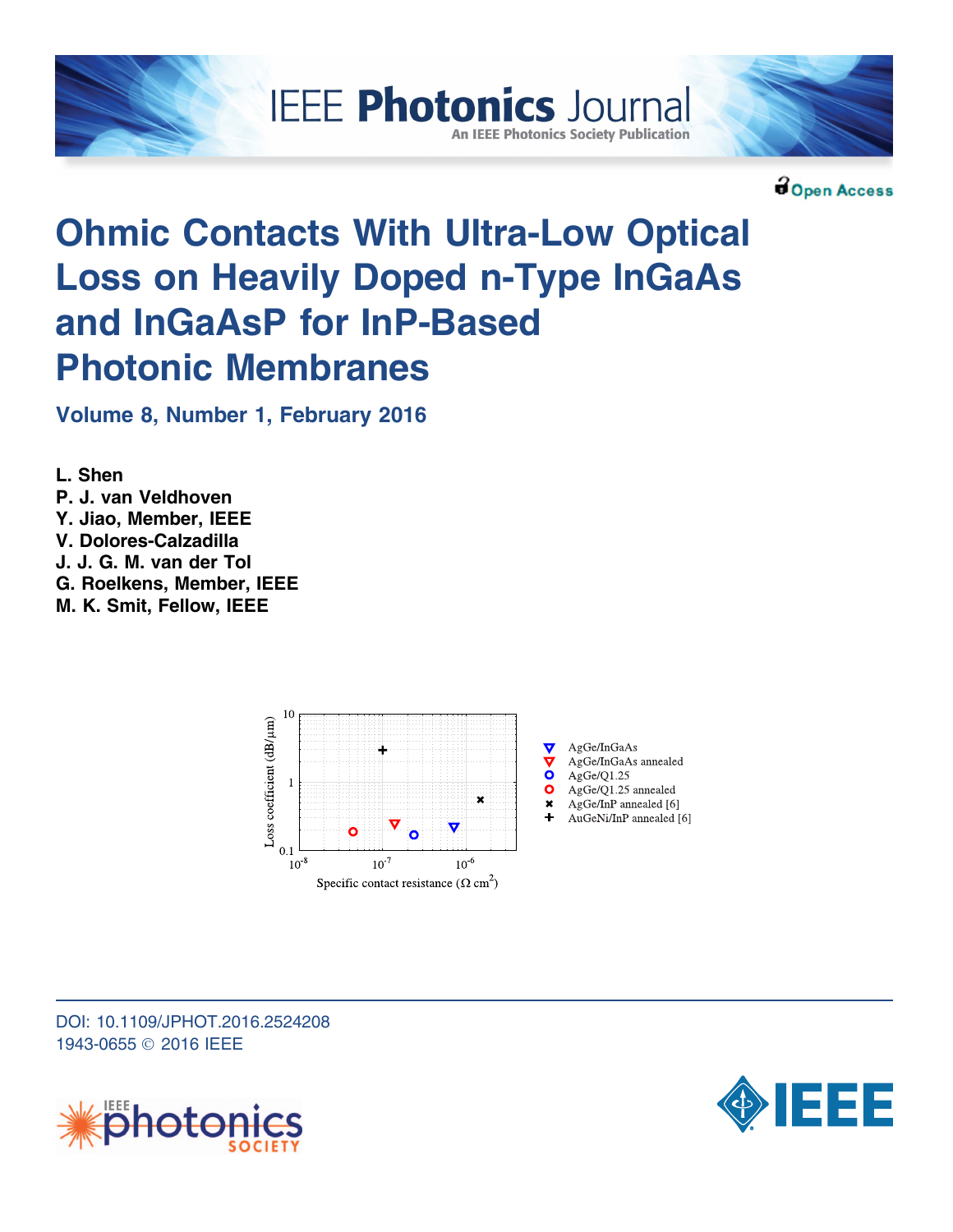## Ohmic Contacts With Ultra-Low Optical Loss on Heavily Doped n-Type InGaAs and InGaAsP for InP-Based Photonic Membranes

L. Shen,<sup>1</sup> P. J. van Veldhoven,<sup>2</sup> Y. Jiao,<sup>1</sup> Member, IEEE, V. Dolores-Calzadilla,<sup>1</sup> J. J. G. M. van der Tol,<sup>1</sup> G. Roelkens,<sup>1,3</sup> Member, IEEE, and M. K. Smit,<sup>1</sup> Fellow, IEEE

<sup>1</sup> Photonic Integration Group, Eindhoven University of Technology, 5600 Eindhoven, The Netherlands<br><sup>2</sup>Napol ab@THe Eindhoven University of Technology, 5600 Eindhoven, The Netherlands  ${}^{2}$ NanoLab@TU/e, Eindhoven University of Technology, 5600 Eindhoven, The Netherlands <sup>3</sup>Photonics Research Group, Ghent University-IMEC, 9000 Ghent, Belgium

DOI: 10.1109/JPHOT.2016.2524208

1943-0655 © 2016 IEEE. Translations and content mining are permitted for academic research only. Personal use is also permitted, but republication/redistribution requires IEEE permission. See http://www.ieee.org/publications\_standards/publications/rights/index.html for more information.

Manuscript received January 4, 2016; revised January 28, 2016; accepted January 28, 2016. Date of publication February 3, 2016; date of current version February 15, 2016. This work was supported in part by the ERC Project NOLIMITS and in part by the EU FP7 Project NAVOLCHI. Corresponding author: L. Shen (e-mail: [l.shen@tue.nl\)](mailto:l.shen@tue.nl).

Abstract: In this paper, we present significant reductions of optical losses and contact resistances in AgGe-based ohmic contacts to InP membranes. Due to the high solubility of Si in InGaAs and InGaAsP, heavily doped n-type contact layers are grown on InP wafers. This high doping concentration gives rise to annealing-free ohmic contacts and low contact resistances at the level of  $10^{-7}$   $\Omega$  cm<sup>2</sup>. It also leads to strong band-filling effects in InGaAs and InGaAsP, which result in low optical absorption losses in the contact layer. Combined with the low optical loss of AgGe, a massive reduction of the propagation loss in membrane waveguides is observed compared with other existing solutions. An additional advantage is the minimal influence of thermal treatments during the processing, leading to very stable high-performing contacts.

Index Terms: Waveguide devices, semiconductor materials, optical and other properties, membrane photonics.

#### 1. Introduction

Over the past decade, membrane photonics has emerged as a promising platform technology for hybrid integration of III-V materials with Si chips [1]–[5]. It has also brought new technological challenges for fabricating devices with good performance. For example, ohmic contacts with good electrical and optical properties become critical when they are placed on top of thin membrane devices. On the one hand, their contact resistances need to be minimized to obtain high bandwidth and low power consumption. On the other hand, low optical loss from these contacts is required for devices integrated in a membrane with sub-micron thickness. Optimizations for InP-based membrane devices are of particular importance, as this is a key material system for applications in telecommunications and optical interconnects.

Recently, we developed a new AgGe-based contact solution to InP-based membranes bonded on top of Si wafers [6]. Promising electrical and optical properties were demonstrated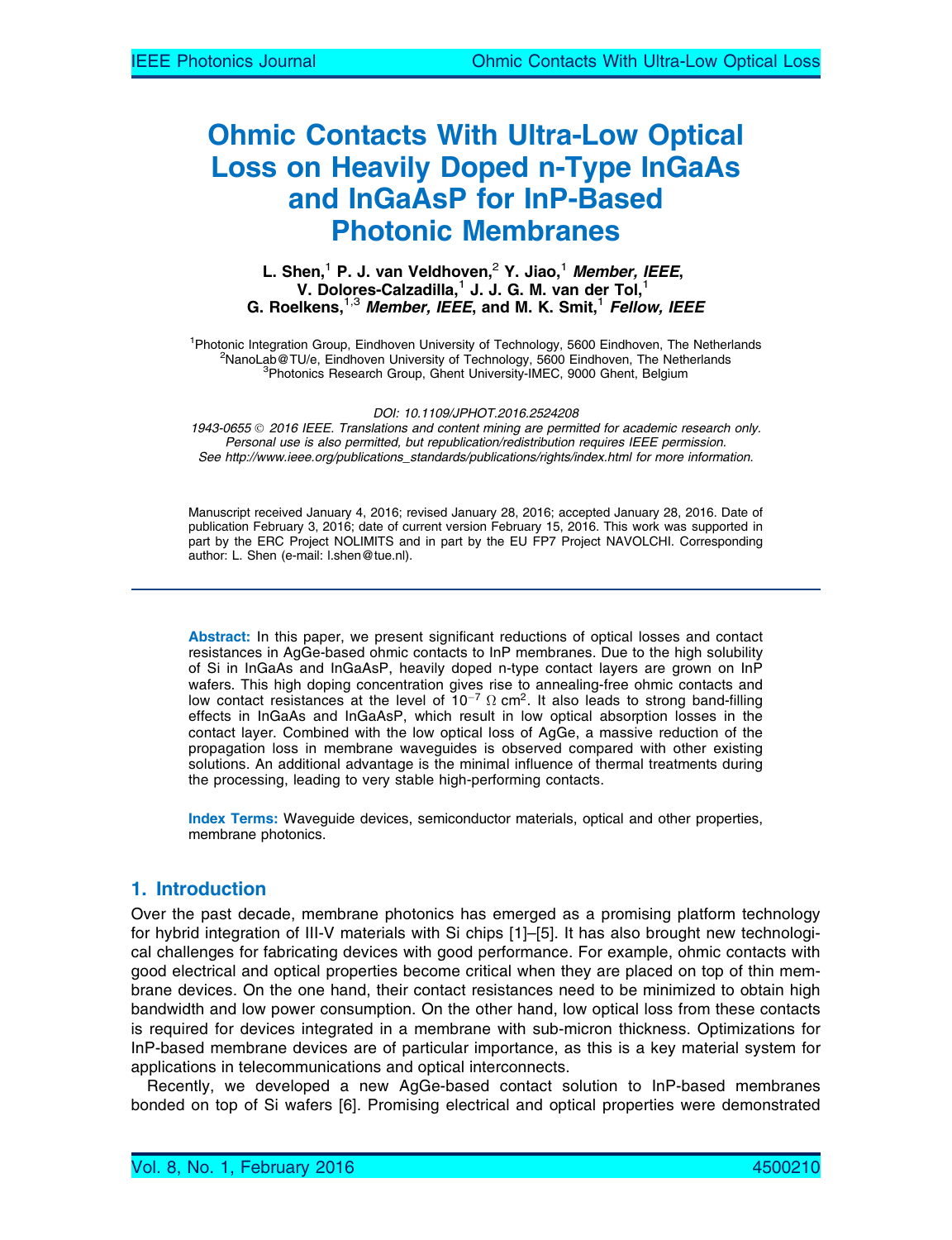by contacting AgGe to n-type doped InP. The role of Ge in forming an n-type ohmic contact was observed and its thickness was optimized to reach the minimal contact resistance. Compared with the conventional AuGeNi based n-type contacts [7], this approach shows lower optical loss in the telecommunication wavelength range due to the absence of Ni which has a high absorption coefficient and a high refractive index. Moreover, by replacing Au with Ag, the thermal stability of the metal contact is improved due to a higher eutectic temperature of the AgGe alloy compared with that of AuGe. Therefore, the well-known spiking effect in Au-based contacts during a thermal annealing process is reduced in the Ag-based solution [8]. However, the contact resistance of AgGe-based contacts remains one order of magnitude higher than that of AuGeNi-based ones. Furthermore, an increase of the optical loss after annealing is observed. Possible reasons include interface degradation due to spikes in the Ge layer and Ge diffusion into the InP layer. In order to meet the requirements of practical device applications, further optimizations in both electrical and optical properties of this new contact are in high demand.

In this paper, we present a significant improvement to reduce both the contact resistance and the optical loss. InGaAs and InGaAsP are used as contact layers between the AgGe contact and the InP waveguide (WG) layers. They are grown with Metal-Organic Chemical Vapor Deposition (MOCVD) at 650 °C using disilane as the doping gas source. The solubility of Si in the ternary and quaternary alloys is known to be much higher than that in InP [9]. Also, disilane has a higher decomposition reaction efficiency at 650 °C than silane, which was used previously [10]. Consequently, these contact layers can be doped with electron concentrations of higher than  $10^{19}$  cm<sup>-3</sup>, which is expected to result in very low contact resistance [8]. It will be shown in the next section that ohmic contacts between AgGe and these heavily doped contact layers can be formed without any annealing process, and their specific contact resistances can be minimized to the same level of those in conventional AuGeNi contacts. Furthermore, the thickness of the Ge layer, which was suggested to be the origin of the increase of the WG propagation loss after annealing [6], can be dramatically reduced while maintaining a low contact resistance. The major focus of this paper will be on the investigation of the optical properties of this new contact structure. The material absorption of InGaAs and InGaAsP has not been fully studied in literatures for such high doping levels. This is critical for devices requiring low optical loss and will be studied in Section 3, showing low absorption losses due to a strong band-filling effect in these heavily n-type doped materials. In Section 4, optical propagation losses from these contacts are measured with membrane WGs before and after annealing, showing clear reductions compared to existing solutions. These results are expected to lead to immediate improvements in a number of advanced photonic devices. For instance, high metal loss and high contact resistance are currently the major performance limitations of electrically-pumped nano-lasers with a metallic cavity [11], [12]. A membrane photodetector is another example in which the responsivity and the electrical bandwidth are highly dependent on the contact qualities [13]. With the new contact technology proposed in this paper, we expect strongly enhanced performance of these devices.

### 2. Specific Contact Resistance

For the measurement of the specific contact resistances, two samples are prepared containing an n-InGaAs contact layer and an n-InGaAsP contact layer, respectively. The InGaAsP quaternary alloy has a bandgap wavelength of 1.25  $\mu$ m (hereafter referred to as Q1.25). These contact layers are 100 nm thick and are grown on top of Fe-doped semi-insulating InP (100) substrates using MOCVD. The doping concentrations are characterized using an electrochemical C-V profiler, yielding  $2 \times 10^{19}$  cm<sup>-3</sup> and  $5 \times 10^{19}$  cm<sup>-3</sup> for n-InGaAs and n-Q1.25, respectively. It should be taken into account however that the relative error in the C-V measurement can be up to 50%. The circular transfer length method (CTLM) is used to characterize the specific contact resistance [14]. Metal patterns are defined using optical lithography and a lift-off process. Before metal deposition, the samples are cleaned in an oxygen plasma (50 W, 5 minutes), followed by dipping in a  $H_3PQ_4:H_2O$  (1:10) solution for 2 minutes. After these surface treatments, a layer of Ge is deposited on top of the contact layer using electron beam evaporation, followed by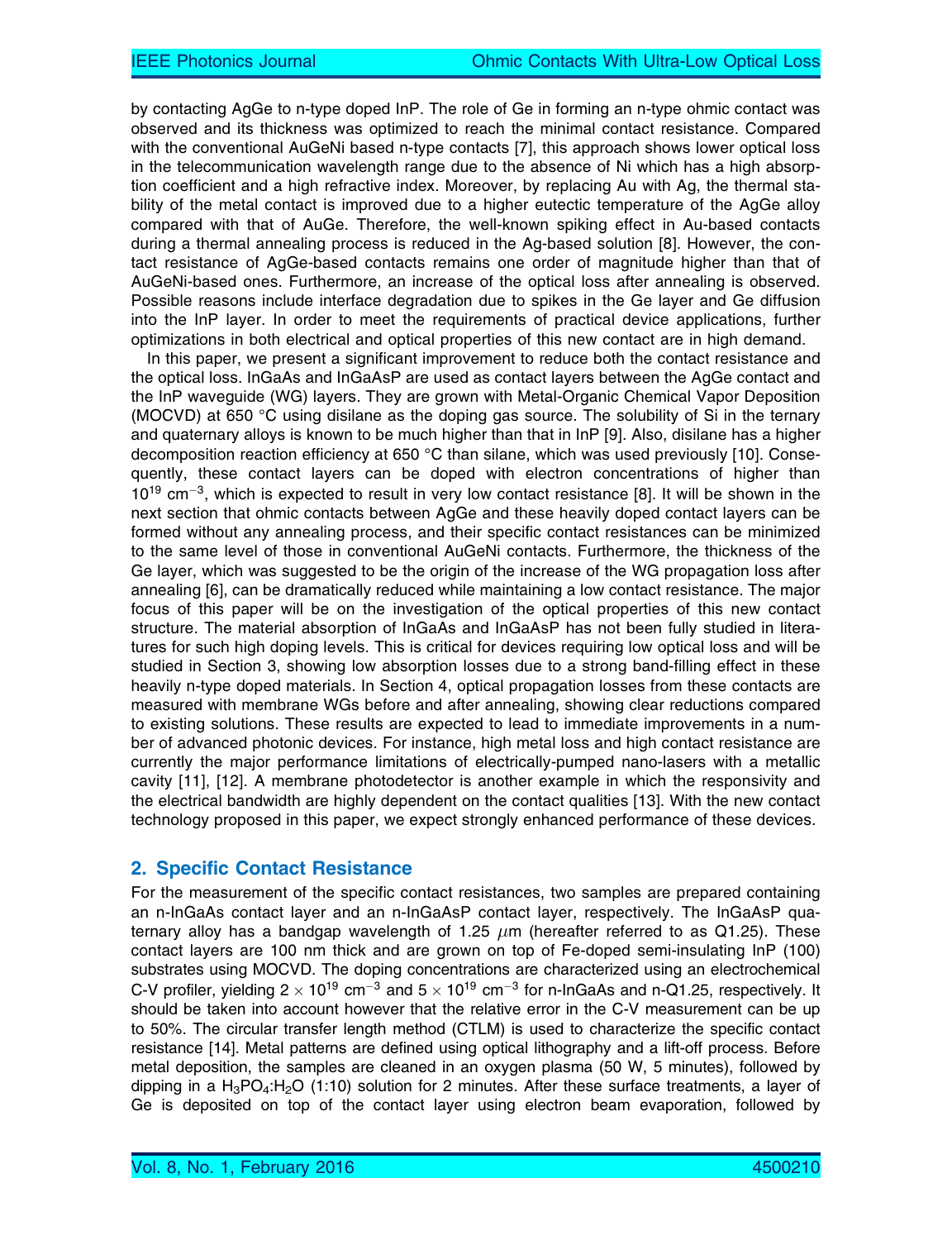| Metals | Contact material and<br>doping level $\text{(cm}^{-3})$ |                    | Thickness<br>Ge (nm) | Specific contact resistance ( $\Omega$ cm <sup>2</sup> )<br>After annealing<br>Before annealing |                      |     |
|--------|---------------------------------------------------------|--------------------|----------------------|-------------------------------------------------------------------------------------------------|----------------------|-----|
|        |                                                         |                    |                      |                                                                                                 |                      |     |
| AgGe   | InGaAs:                                                 | $2 \times 10^{19}$ | 2                    | $7.2 \times 10^{-7}$                                                                            | $1.4 \times 10^{-7}$ |     |
|        |                                                         |                    | 15                   | Non-Ohmic                                                                                       | $1.9\times10^{-7}$   |     |
| AgGe   | Q1.25:                                                  | $5 \times 10^{19}$ | 2                    | $2.4 \times 10^{-7}$                                                                            | $4.4 \times 10^{-8}$ |     |
|        |                                                         |                    | 15                   | Non-Ohmic                                                                                       | $4.2 \times 10^{-8}$ |     |
| AgGe   | InP:                                                    | $2 \times 10^{18}$ | 2                    | $5.6 \times 10^{-4}$                                                                            | $2.6 \times 10^{-5}$ | [6] |
|        |                                                         |                    | 30                   | Non-Ohmic                                                                                       | $1.5 \times 10^{-6}$ |     |
| AuGeNi | InP:                                                    | $2 \times 10^{18}$ | 50                   | Non-Ohmic                                                                                       | $1.0\times10^{-7}$   | [7] |

#### TABLE 1

Specific contact resistances

deposition of 300 nm of Ag. Samples are measured both before and after annealing, for which a rapid thermal process at 400 °C is performed for 15 seconds.

The measured specific contact resistances are summarized in Table 1. For comparison, the optimal values obtained from AgGe/InP contacts and from conventional AuGeNi/InP contacts are also shown. Before annealing, samples with a 2 nm Ge layer show ohmic behavior. After annealing, the contact resistances reduce to a level comparable to or even lower than the values from the conventional low-resistance AuGeNi/InP contact. As these values of the contact resistance are sufficiently low for most device applications, no further optimizations on the annealing conditions are performed in this work. Samples with a Q1.25 contact layer provide lower contact resistances compared to the ones with InGaAs, which can be attributed to the higher doping level in Q1.25. The dependence of the contact resistance on the Ge thickness observed in previous works is not obvious in these highly doped contacts, suggesting that the contribution of Ge to the doping at the contact surface is not important in a contact layer with such a high doping level. The remaining 2 nm Ge mainly serves as a nucleation layer to improve the adhesion and the surface quality of the Ag layer [15], [16]. The reduction of the Ge thickness will benefit the optical properties, as will be discussed in Section 4.

The ohmic behavior observed before annealing is assumed to result from the tunneling current through the thin barrier of the 2 nm Ge layer. The current flow in heavily doped semiconductor contacts is governed by the field emission mechanism, for which the specific contact resistance depends strongly on the doping concentration [8]. Consequently, the high doping concentration in the contact layer of Q1.25 leads to a very low specific contact resistance  $(2.4 \times 10^{-7} \Omega \text{ cm}^2)$ , which is almost one order of magnitude lower than the minimal value from the annealed AgGe/InP contact [6]. This annealing-free low-resistance contact is highly desirable in membrane photonic devices, as it fundamentally avoids any high temperature related degradation of the optical properties.

#### 3. Optical Properties of Highly Doped InGaAs and Q1.25

In this section, the effects that will influence the optical absorption and the refractive index of InGaAs and Q1.25 with high doping concentrations will be described, supplemented by experimental results on material absorption.

#### 3.1. Carrier-Induced Change in Material Absorption

In order to evaluate the optical performance of the newly developed contacts, the optical loss introduced by the InGaAs and Q1.25 contact layers need to be studied first. This is particularly important for InGaAs, which has a bandgap energy of 0.74 eV, which is smaller than the photon energy in the telecommunication wavelength range. Therefore intrinsic InGaAs is usually used as the absorption material in 1.55  $\mu$ m photodetectors. In n-type heavily doped semiconductors, however, a reduction of absorption near the bandgap is a well-known phenomenon, which has been explained by the band-filling effect [17]. That is, the energy states at the bottom of the conduction band are filled by the high concentration of free electrons so that photons need energies higher than the bandgap energy to excite an electron from the valence band to the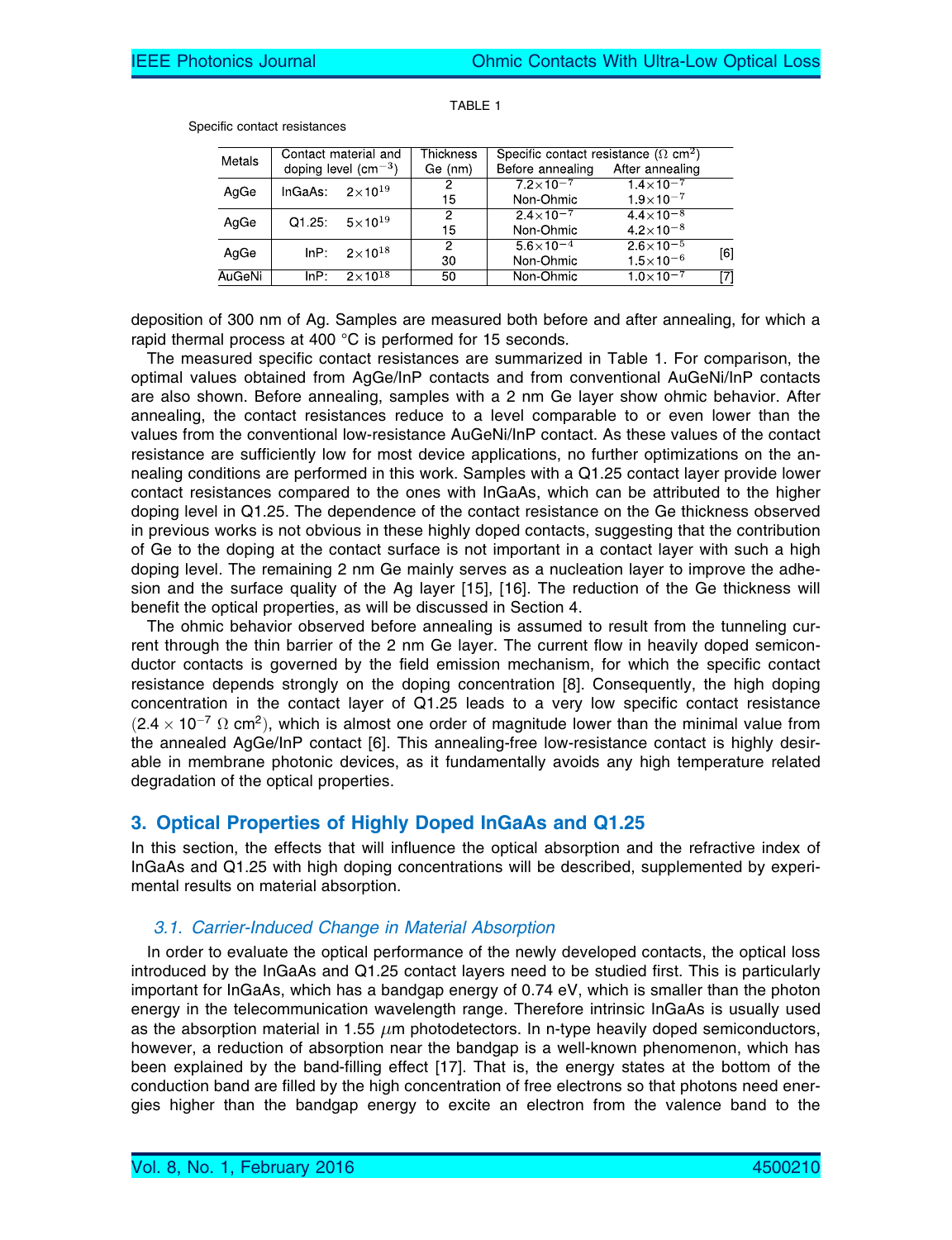

Fig. 1. (a) Absorption coefficient and (b) refractive index of InGaAs and Q1.25 at 1.55  $\mu$ m as a function of electron concentration. Both modeling and experimental data are included.

conduction band. This effect is particularly strong in n-type materials owing to the smaller effective mass of electrons and the lower density of states. In this paper, a model proposed by Weber is used [18], including mainly three free-carrier induced effects: bandfilling (BF), bandgap shrinkage (BS), and free carrier absorption (FCA). This model is originally used to study carrierinjection related effects. It should also be applicable to doped materials by calculating the Fermi level shift due to free electrons, instead of calculating the quasi-Fermi levels for the conduction band and the valence band under injection. In this model, the interband absorption coefficient from an undoped direct-bandgap semiconductor is given by

$$
\alpha(E) = \begin{cases} CE^{-1}(E - E_g)^{\frac{1}{2}}, & E > E_g \\ 0, & E < E_g \end{cases}
$$
 (1)

where E and  $E<sub>g</sub>$  are the photon energy and the bandgap energy, respectively. The constant C is a material constant determined from measurement data. It should be noted that parabolic bands are assumed and that the Urbach tail is neglected in this equation. In this model, the bandfilling effect is considered based on a narrowed bandgap. To be more specific, free carriers are first modeled as a cause for bandgap shrinkage, followed by their filling of the new band structure:

$$
\alpha_{BF,BS} = \alpha (E - \Delta E_g)[f(E_v) - f(E_c)] \tag{2}
$$

where  $\Delta E_g$  is the shrank bandgap energy.  $E_v$  and  $E_c$  are the energies in the valence band and the conduction band, respectively, between which the interband transition takes place. They can be calculated by applying energy and momentum conservations. Heavy holes and light holes are both considered in the calculation. f indicates the probability of an energy state being occupied by an electron, which is described by the Fermi-Dirac distribution function

$$
f(E_{v,c}) = \left[1 + \exp\left(\frac{E_{v,c} - E_F}{k_B T}\right)\right]^{-1}
$$
 (3)

where  $k_B$  is Boltzmann's constant, and T is absolute temperature.  $E_F$  is the carrier dependent Fermi level in doped semiconductors which can be calculated by the Nilsson approximation [17]. For highly doped (degenerate) n-type semiconductors, the Fermi level is usually a few  $k_BT$ into the conduction band. In this case,  $f(E_v)$  is almost equal to 1 for photon energies in the telecommunication window.  $f(E_c)$  increases with an increasing electron concentration and approaches to 1, indicating a reduction of the absorption coefficient. Details about the calculation can be found in [18].

By applying this model to InGaAs at a wavelength of 1.55  $\mu$ m, it predicts a steep drop of the absorption coefficient for electron concentrations higher than  $10^{18}$  cm<sup>-3</sup> [see Fig. 1(a)], as a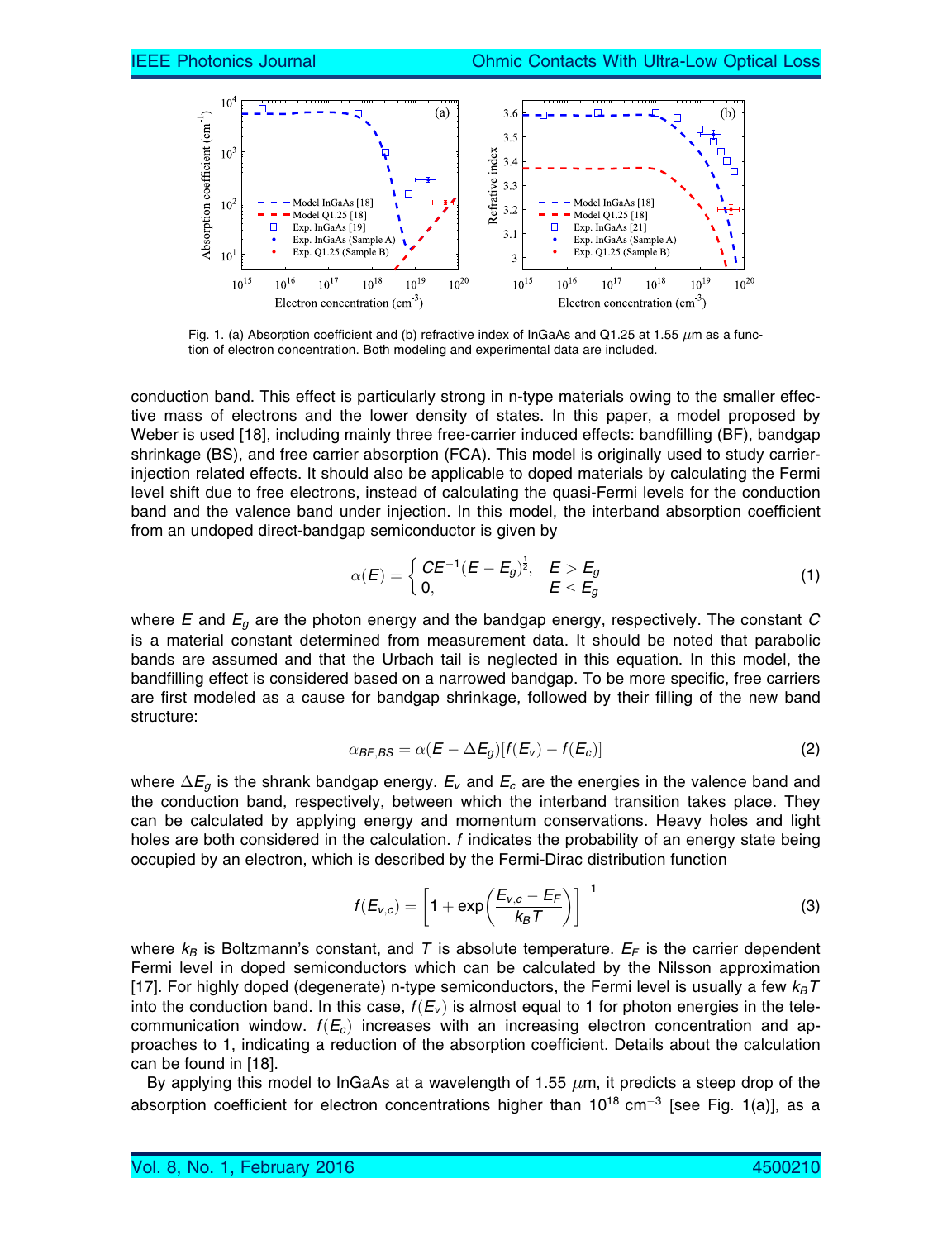result from the dominant bandfilling effect. Experimental data from [19] show a reasonable agreement with this model. Comparisons with measurement results from our samples will be discussed in Section 3.3.

Apart from the interband absorption, free carrier absorption is also taken into account. In n-type InP related materials, the free electron absorption is usually very low in the telecommunication wavelength range. However, it is assumed to be proportional to the electron concentration, implying a stronger effect in very heavily doped materials. A linear relation between the electron concentration and the resulting absorption coefficient at 1.55  $\mu$ m is proposed in [20]:

$$
\alpha_{FCA} = A \times 10^{-18} N_e \tag{4}
$$

where  $N_e$  indicates the electron concentration in cm<sup>-3</sup>. The value of the constant A is estimated to be between 1 and 2  $cm<sup>2</sup>$ , based on measured data from different InGaAsP alloys with a bandgap wavelength from 1  $\mu$ m to 1.3  $\mu$ m. This bandgap range covers Q1.25 but not InGaAs. Nevertheless we use the mean value of 1.5  $\text{cm}^2$  as an approximation of the constant A in our model for both InGaAs and Q1.25. The contribution from the free carrier absorption is shown in Fig. 1(a) as the rise of the InGaAs absorption coefficient beyond  $10^{19}$  cm<sup>-3</sup>.

In terms of Q1.25, the absorption changes due to bandfilling and bandgap shrinkage are not visible till a electron concentration of  $10^{20}$  cm<sup>-3</sup>, owing to its much larger initial bandgap energy compared with the photon energy at 1.55  $\mu$ m. Instead of interband absorption, the free carrier absorption is the dominant loss source in n-Q1.25.

#### 3.2. Carrier-Induced Change in Refractive Index

The change in the refractive index is related to the absorption change induced by bandfilling and bandgap shrinkage, which is described by the Kramers-Kronig integral

$$
\Delta n(E)_{BF,BS} = 2chP \int_{0}^{\infty} \frac{\Delta \alpha(E)_{BF,BS}}{E'^2 - E^2} dE'
$$
 (5)

where  $c$ ,  $h$ , and  $P$  indicate the speed of light, the reduced Plank constant, and the principal value of the integral, respectively.  $\Delta\alpha(E)_{BE,BS}$  is calculated by subtracting (2) by (1). The refractive index change due to the free carrier absorption (also known as the plasma effect) is calculated separately [17], [18]. For n-type materials

$$
\Delta n_{FCA} = -\frac{6.893 \times 10^{-28}}{n_0 E^2 m_e^*} N_e \tag{6}
$$

where  $n_0$  is the index of the undoped material, and  $m_e^*$  is electron effective mass. The total index change is the sum of these two effects, and the resultant refractive index is therefore

$$
n = n_0 + \Delta n_{BF,BS} + \Delta n_{FCA}.\tag{7}
$$

The calculated refractive indices of InGaAs and Q1.25 are plotted in Fig. 1(b). Both of them reduce at the high doping range. Experimental data on n-InGaAs can be found in [21]. Our samples are characterized using spectroscopic ellipsometry [22], giving refractive indices of 3.51 and 3.20 for n-InGaAs (Sample A) and n-Q1.25 (Sample B), respectively. The error of these measured results are estimated to be  $\pm$  0.02 as indicated by the vertical error bar. It originates from the surface roughness and oxidation of the samples. Even though the decreasing trend in all these experimental data is evident, its magnitude deviates from the model. According to [21], the overestimation of the index reduction in the model is assumed to be a result of the neglected conduction band nonparabolicity and the Urbach tail near the bandgap. It seems to be impractical to precisely quantify these two missing effects in the model due to the lack of accurate experimental data. The reduced refractive index in the contact layer will also help to reduce the optical loss as the mode will be more confined in the WG layer and will have less overlap with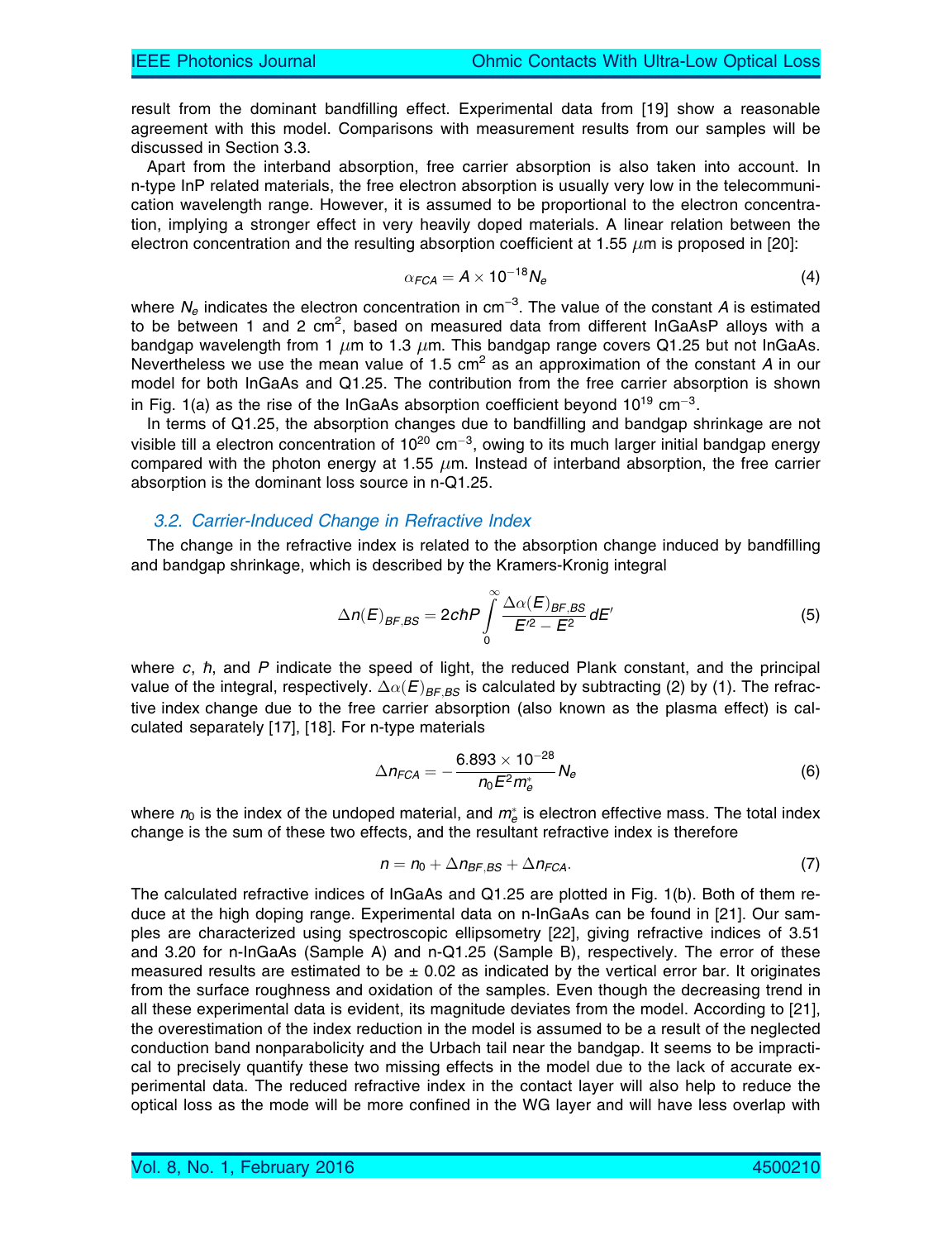

Fig. 2. (a) Schematic cross-section of a membrane WG with a contact layer (50 nm) on top. (b) Microscope image of an array of the fabricated WGs of various length. The dark parts at both ends of each WG are the grating couplers.

the metal contact on top. This effect is, however, very limited due to the relatively small reduction of the index.

#### 3.3. Waveguide Measurements of Absorption From InGaAs and Q1.25

Although the model introduced in Section 3.1 predicts low optical absorption from both highly doped n-InGaAs and n-Q1.25, existing experimental data are very limited in the high doping range. To our knowledge, the only data for n-InGaAs [19] is measured using transmission spectroscopy from Liquid Phase Epitaxy grown layers with thickness inhomogeneities. The minimal absorption coefficient that could be measured is 300 cm<sup>-1</sup>. As lower optical absorption in the contact layer is essential, our MOCVD grown contact layers need to be characterized to give an accurate value of the absorption coefficient.

Standard optical loss measurements using membrane WGs fabricated in our platform (InP Membranes on Silicon, IMOS [3]) have been demonstrated with very high accuracy and resolution for the determination of the optical loss coefficient. Details of the fabrication process and the measurement setup can be found in [23], [24]. Fig. 2(a) shows the schematic cross-section of the WG structure used in this work. The WG contains a 250 nm undoped InP layer and a 50 nm contact layer on top. Two samples (Sample A and Sample B) are fabricated with n-InGaAs and n-Q1.25, respectively, as the contact layer. Their doping concentrations are the same as mentioned in Section 2. The WG array used in the loss measurements [see Fig. 2(b)] consists of WGs with a fixed width (10  $\mu$ m) and various lengths (ranging from 400  $\mu$ m to 1300  $\mu$ m). Grating couplers on both sides of the WG are fabricated to couple the fundamental TE polarized WG mode with single-mode fibers placed at an angle of 9° off vertical. A commercial laser with a tunable wavelength ranging from 1.52  $\mu$ m to 1.63  $\mu$ m is used in this measurement.

Insertion loss (including both propagation loss from WGs and coupling loss from gratings) from WGs of different lengths is measured, followed by a linear fitting. The normalized data at a input wavelength of 1.55  $\mu$ m are plotted in Fig. 3(a), showing the propagation loss from the WGs in Sample A and B as a function of the WG length. Clearly the WGs with n-Q1.25 as the contact layer produce lower loss compared to the ones with n-InGaAs. From the linear fitting the propagation loss coefficients from the WGs in the two samples can be extracted. With these modal absorption coefficients, simulations based on a vectorial mode solver can be performed to calculate the material absorption coefficient of the contact layer. The refractive indices measured in Section 3.2 are used in the simulations. Given the uncertainties in the measured indices and in the thickness of the grown layers, an error of up to 10% is estimated in the results. The calculated material absorption coefficients from measurements at different wavelengths are plotted in Fig. 3(b). At 1.55  $\mu$ m the absorption coefficients of n-InGaAs and n-Q1.25 are 287 cm<sup>-1</sup> and 103 cm−<sup>1</sup> , respectively. While the absorption of n-Q1.25 is close to the modeling result in Fig. 1(a), the value of n-InGaAs is almost one order of magnitude higher compared to the modeling result. This could indicate an overestimation of the bandfilling effect in the model we used. It can also be seen from Fig. 3(b) that the absorption of n-InGaAs drops with increasing wavelength, which is a signature of interband absorption. This remaining interband absorption could be related to the unfilled energy states in the conduction band, for which the amount is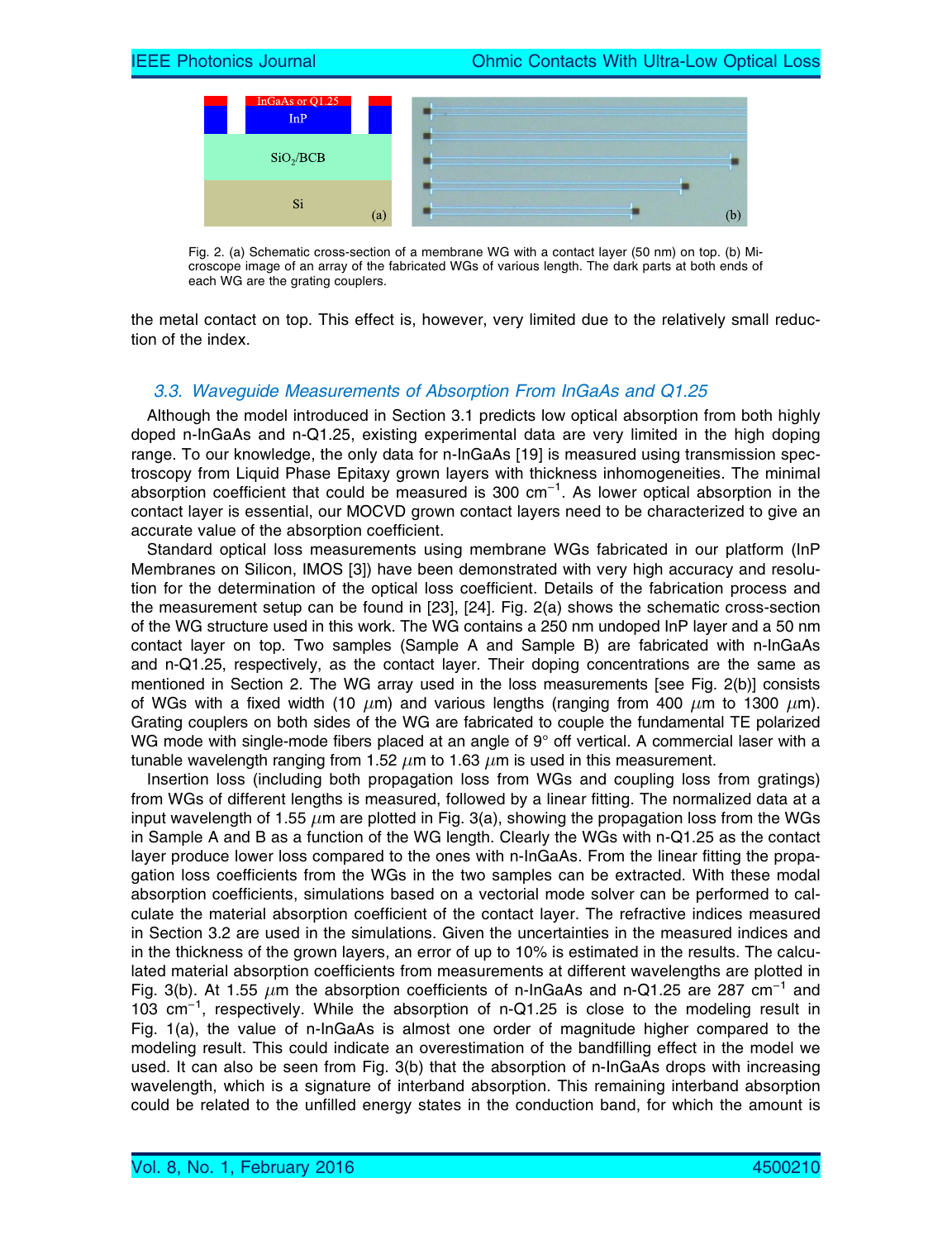

Fig. 3. (a) Propagation loss (at 1.55  $\mu$ m) of membrane WGs in Sample A and B as a function of WG length. Dotted lines represent linear fits. (b) Material absorption coefficient of n-InGaAs and n-Q1.25 as a function of wavelength, obtained from Sample A and B, respectively.



Fig. 4. (a) Schematic cross-section of a membrane WG with metal contact on top. (b) Microscope image of an array of the fabricated WGs with metal contacts of various length.

underestimated in the model. In contrast, the absorption coefficient of n-Q1.25 does not show a clear wavelength dependence, which is a typical free carrier absorption dominant behavior in n-type III-V materials in this wavelength range [25]. Considering the lower value of both the material absorption and the refractive index, n-Q1.25 should be the better choice as the contact layer material.

#### 4. Propagation Loss From Metal Contacts

After the characterization of the material loss of the contact layer with membrane WGs, the propagation loss from metal contacts is measured using the same WGs. Based on the electrical measurement results in Section 2, metal contacts with 2 nm Ge and 300 nm Ag are chosen, since they provide annealing-free ohmic contacts with sufficiently low contact resistance. They are patterned on top of the WGs using electron beam lithography and a lift-off process. Afterwards, the contact layer of InGaAs (in Sample A) and Q1.25 (in Sample B) are removed with a selective etching solution of  $H_2SO_4:H_2O_2:H_2O$  (1:1:10) using the metal contacts as mask. The schematic cross-section of the resulting structure can be seen in Fig. 4(a). The width of metal contacts is designed as 7  $\mu$ m, which is slightly smaller than the WG width (10  $\mu$ m), to avoid metal covering of the side-walls of the WGs. Metal contacts with varying lengths deposited on top of WGs with a fixed length are measured [see Fig. 4(b)]. The same measurement approach from Section 3.3 is used here to obtain the propagation loss from the metal contacts together with the contact layers. The results are plotted in Fig. 5 for a wavelength of 1.55  $\mu$ m. The corresponding propagation loss coefficients extracted from the linear fitting are plotted versus the specific contact resistances obtained from these contacts in Fig. 6. In addition, we also compare the results from AgGe/InP and AuGeNi/InP contacts after thermal annealing (which is essential for forming ohmic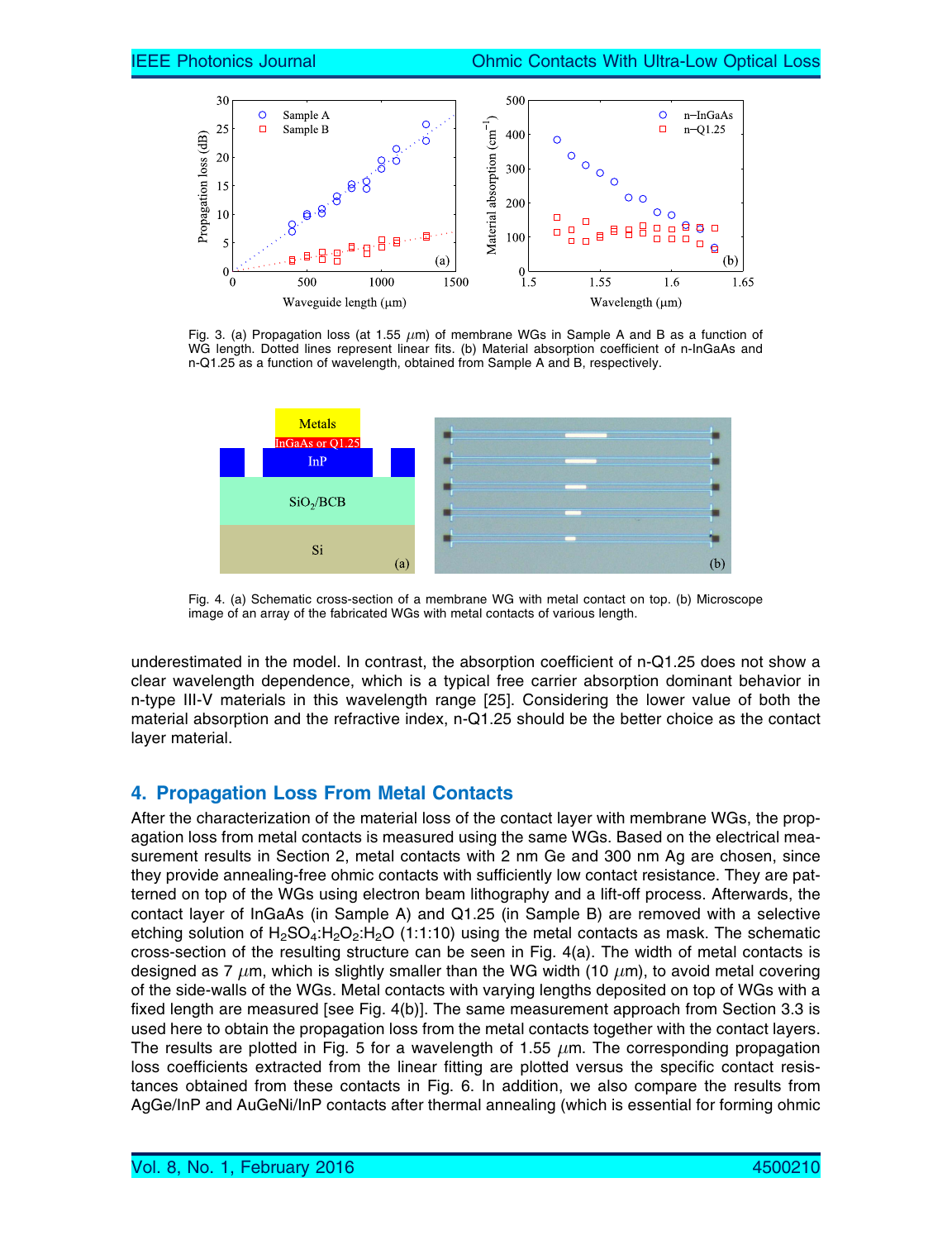

Fig. 5. Propagation loss (at 1.55  $\mu$ m) of membrane WGs in Sample A and B as a function of the length of metal contact. Results obtained both before and after annealing are shown. The loss coefficients are obtained from the linear fits (dotted lines) and are listed in the legend.



Fig. 6. Propagation loss coefficients (at 1.55  $\mu$ m) of various contact schemes versus their specific contact resistances. For comparison, the results obtained from [6] are also included.

contacts there) [6]. It can be clearly seen that reductions not only in the contact resistance but in the optical loss are obtained in this work as well.

Without annealing, both ohmic contacts in Sample A and B show very low propagation loss, which can be expected from the low-loss AgGe metal contacts. Sample B with Q1.25 as the contact layer gives a lower loss coefficient, which is reasonable considering the lower material absorption measured from n-Q1.25 compared with that from n-InGaAs. Simulations using the material coefficients of the contact layer (obtained in Section 3.3) and of the metals (obtained in [6]) give 0.18 and 0.14  $dB/\mu$ m for the non-annealed Sample A and B, respectively. A reasonable match with the measurement results can be seen. The residual difference can be related to the limited reproducibility of the metal deposition process, which can be overcome with better equipment and process control. Compared to the values measured from AgGe/InP and AuGeNi/ InP (ohmic contacts, with annealing), the loss coefficient from the AgGe/Q1.25 annealing-free ohmic contact is lower by a factor of 3 and 17, respectively. The comparison is reasonable as all of the WG structures used in the measurements are fabricated in one membrane platform with the same thickness of the semiconductor membrane (300 nm).

Furthermore, the samples measured in this work show only a slight increase (about 10%) of the propagation loss even after the standard thermal annealing process  $(400 \degree C, 15$  seconds), which is in strong contrast to previous samples. This may be related to the reduction of the Ge thickness in the new samples. According to our previous work [6], metal spikes were observed in the Ge layer after annealing, which could contribute to the propagation loss. Also, the diffusion of Ge could be another source of the increasing loss in the annealed contacts. However, the amount of Ge cannot be significantly reduced in ohmic contacts to n-InP in order to maintain a low contact resistance. In the present work, the Ge thickness can be reduced to only 2 nm thanks to the use of highly doped contact layers. Therefore, a better thermal stability and a larger thermal process window is obtained.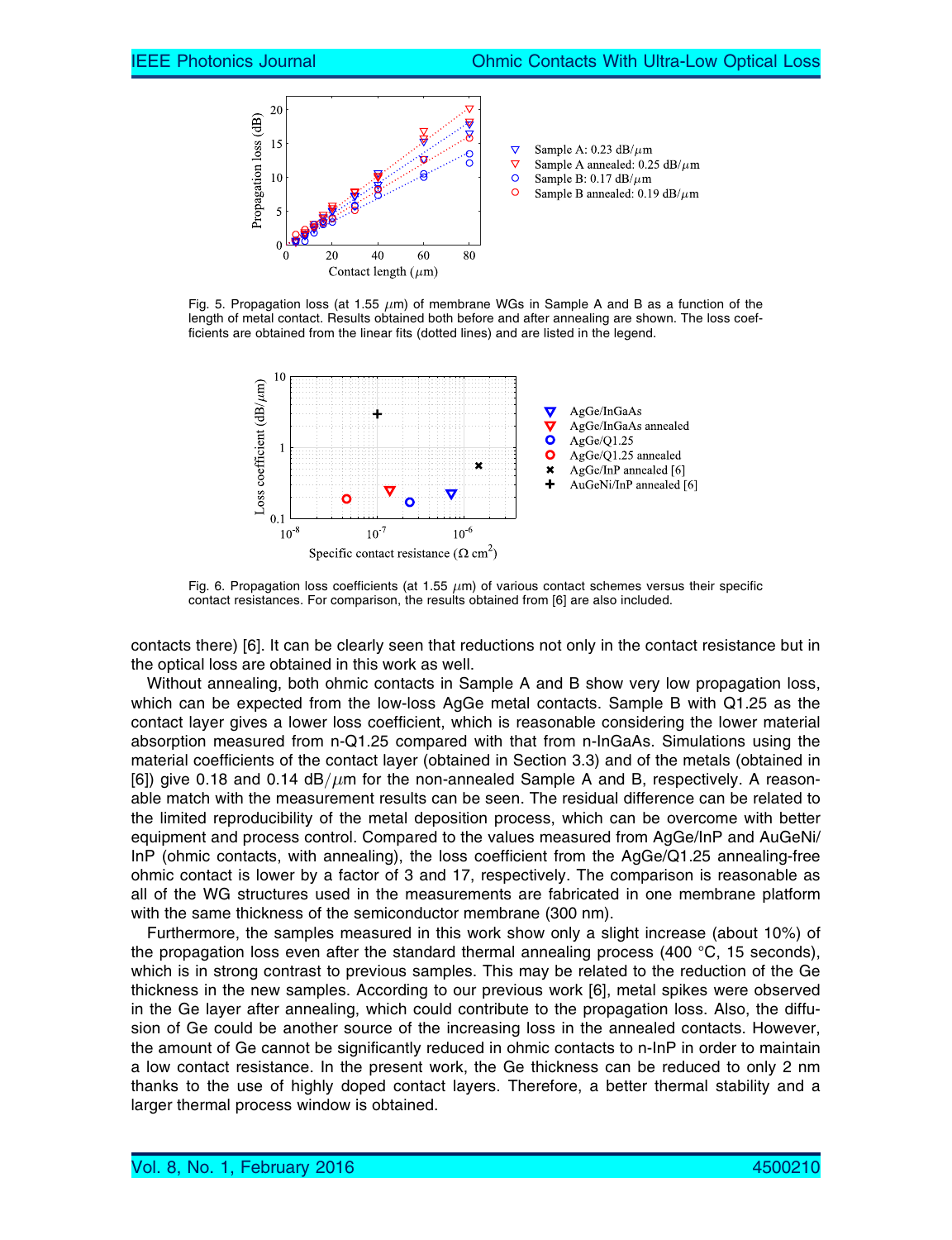#### 5. Conclusion

We have developed novel n-type ohmic contacts based on AgGe on InGaAs and Q1.25 contact layers. These layers can be heavily doped in MOCVD to a level which is one order of magnitude higher than the maximum doping in InP, thanks to the higher solubility of Si. This high doping concentration, from the electrical point of view, provides annealing-free ohmic contacts with low contact resistances at the level of  $10^{-7}$   $\Omega$  cm<sup>2</sup>. The optical properties of the highly doped contact materials are studied. Strong bandfilling effects are observed to result in low optical absorption loss in the contact layer. The annealing-free contacts have been tested with optical loss measurements using membrane WGs. Compared to previously demonstrated AgGe/InP ohmic contacts and conventional AuGeNi/InP ones, the new solution based on AgGe/Q1.25 shows reductions in the propagation loss of a factor of 3 and 17, respectively. Furthermore, the Ge thickness in this new solution can be reduced to only 2 nm, which results in better thermal stability of the contacts. These optimized ohmic contacts with ultra-low contact resistance and optical loss are expected to enable more advanced devices fabricated in membrane photonic platforms.

#### Acknowledgment

The authors acknowledge Nanolab@TU/e for the clean room facilities.

#### **References**

- [1] M. Smit, J. van der Tol, and M. Hill, "Moore's law in photonics," Laser Photon. Rev., vol. 6, no. 1, pp. 1–13, Jan. 2012.
- [2] G. Roelkens et al., "III-V/silicon photonics for on-chip and intra-chip optical interconnects," Laser Photon. Rev., vol. 4, no. 6, pp. 751–779, Nov. 2010.
- [3] J. van der Tol et al., "Photonic integration in indium-phosphide membranes on silicon," IET Optoelectron., vol. 5, no. 5, pp. 218–225, Oct. 2011.
- [4] S. Arai, N. Nishiyama, T. Maruyama, and T. Okumura, "GaInAsP/InP membrane lasers for optical interconnects," IEEE J Sel. Topics Quantum Electron., vol. 17, no. 5, pp. 1381-1389, Sep. 2011.
- [5] M. Heck et al., "Hybrid silicon photonic integrated circuit technology," IEEE J Sel. Topics Quantum Electron., vol. 19, no. 4, Jul. 2013, Art. ID 6100117.
- [6] L. Shen et al., "Low-optical-loss, low-resistance Ag/Ge based ohmic contacts to n-type InP for membrane based waveguide devices," Opt. Mater. Exp., vol. 5, no. 2, p. 393, Feb. 2015.
- [7] D. G. Ivey, D. Wang, D. Yang, R. Bruce, and G. Knight, "Au/Ge/Ni ohmic contacts to n-Type InP," J. Electron. Mater., vol. 23, no. 5, pp. 441–446, May 1994.
- [8] T. C. Shen, G. B. Gao, and H. Morko, "Recent developments in ohmic contacts for IIIV compound semiconductors," J. Vac. Sci. Technol. B, Microelectron. Process. Phenom., vol. 10, no. 5, p. 2113, 1992.
- [9] M. H. Ettenberg, M. J. Lange, A. R. Sugg, M. J. Cohen, and G. H. Olsen, "Zinc diffusion in InAsP/InGaAs heterostructures," J. Electron. Mater., vol. 28, no. 12, pp. 1433–1439, Dec. 1999.
- [10] T. F. Kuech, B. S. Meyerson, and E. Veuhoff, "Disilane: A new silicon doping source in metalorganic chemical vapor deposition of GaAs," Appl. Phys. Lett., vol. 44, no. 10, pp. 986–988, May 1984.
- [11] V. Dolores-Calzadilla, D. Heiss, A. Fiore, and M. Smit, "Waveguide-coupled nanolasers in III-V membranes on silicon," in Proc. IEEE 15th ICTON, 2013, pp. 1–4.
- [12] K. Ding and C. Ning, "Fabrication challenges of electrical injection metallic cavity semiconductor nanolasers," Semicond. Sci. Technol., vol. 28, no. 12, Dec. 2013, Art. ID 124002.
- [13] L. Shen et al., "Towards a high bandwidth waveguide photodetector in an InP membrane on silicon," in Proc. 17th ECIO-MOC, 2014, pp. 1–2.
- [14] G. S. Marlow and M. B. Das, "The effects of contact size and nonzero metal resistance on the determination of specific contact resistance," Solid State Electron., vol. 25, no. 2, pp. 91-94, Feb. 1982.
- [15] V. J. Logeeswaran et al., "Ultrasmooth silver thin films deposited with a germanium nucleation layer," Nano Lett., vol. 9, no. 1, pp. 178–182, Jan. 2009.
- [16] A. Higuera-Rodriguez et al., "Realization of efficient metal grating couplers for membrane-based integrated photonics," Opt. Lett., vol. 40, no. 12, p. 2755, Jun. 2015.
- [17] B. Bennett, R. A. Soref, and J. del Alamo, "Carrier-induced change in refractive index of InP, GaAs and InGaAsP," IEEE J. Quantum Electron., vol. 26, no. 1, pp. 113–122, Jan. 1990.
- [18] J.-P. Weber, "Optimization of the carrier-induced effective index change in InGaAsP waveguides-application to tunable Bragg filters," IEEE J. Quantum Electron., vol. 30, no. 8, pp. 1801-1816, Aug. 1994.
- [19] D. Hahn, O. Jaschinski, H.-H. Wehmann, A. Schlachetzki, and M. V. Ortenberg, "Electron-concentration dependence of absorption and refraction in n-In0.53ga0.47as near the band-edge," J. Electron. Mater., vol. 24, no. 10, pp. 1357-1361, Oct. 1995.
- [20] A. Sneh and C. Doerr, "InP-based photonic circuits and components," in Integrated Optical Circuits and Components: Design and Applications, E. Murphy, Ed. Boca Raton, FL, USA: CRC, 1999.
- [21] S.-I. Gozu, T. Mozume, and H. Ishikawa, "Refractive index of Si-doped n-InGaAs," J. Appl. Phys., vol. 104, no. 7, Oct. 2008, Art. ID 073507.